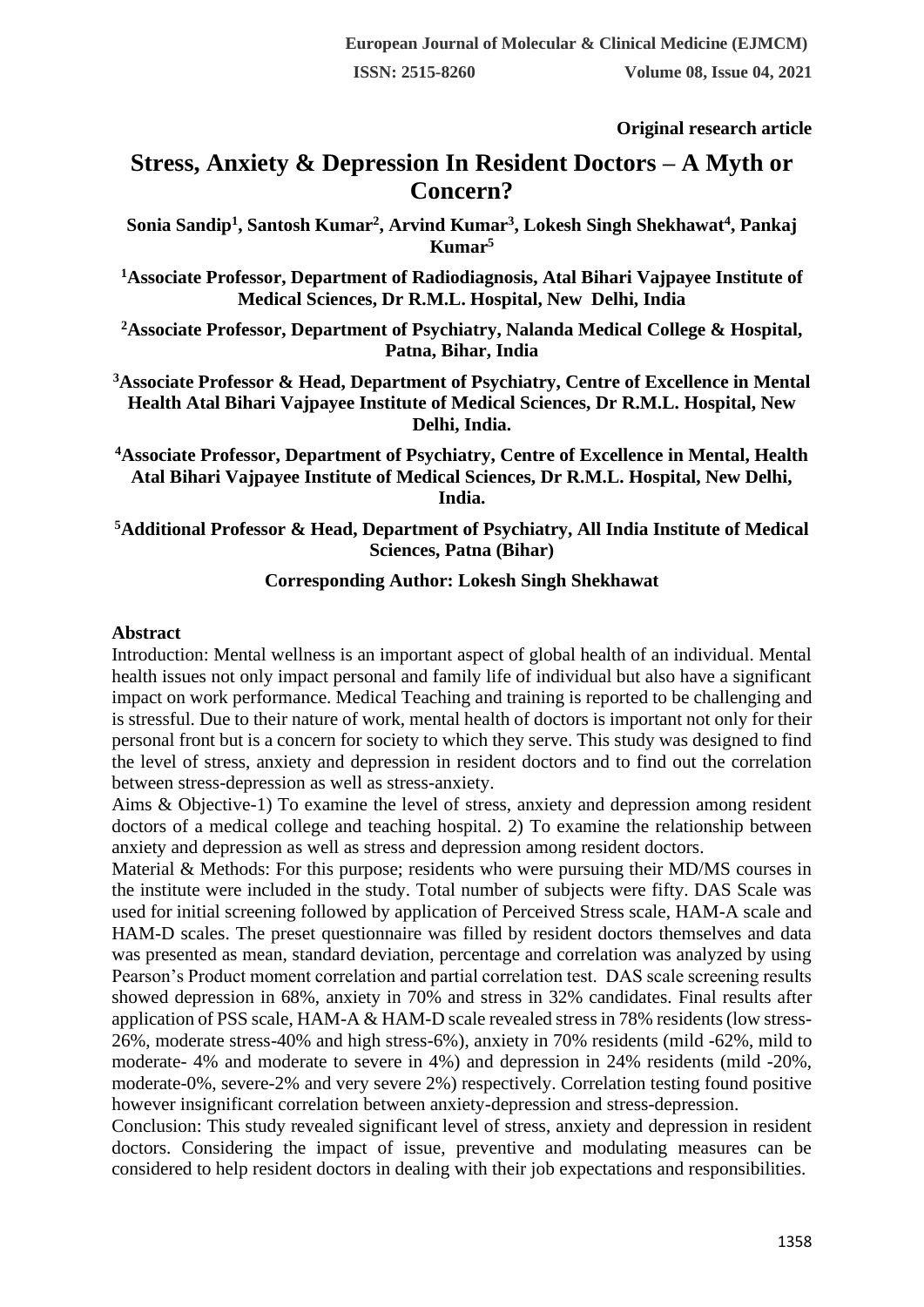**Keywords:** Stress, anxiety, depression, resident doctors

## **Introduction**

Mental health issues not only impact personal and family life of individual but also have a significant impact on work performance. Medical Teaching and training are reported to be challenging and is stressful [1]. Due to their nature of work, mental health of doctors is important not only for their personal front but is a concern for society to which they serve. It is particularly associated with more responsibilities ranging from patient care to academics. Residents are expected to complete their study/academic works as well as to fulfil an efficient clinician's job in their residency period, thus expected to fulfil multiple roles of educator, clinician, researchers and administrator by the completion of their programme [2]. Resident doctors studying or practicing in developing countries face additional challenges including inadequate health sector budget, low income, and uneven health–care distribution [3] Psychological morbidity in medical students has been reported from various countries across the world however; very few Indian studies are available to document this burden [4]**.** Considering seriousness of depression, anxiety and stress among resident doctors, we are conducting this study to find the level of depression, anxiety and stress among resident doctors in a medical college and tertiary care teaching hospital.

#### **Objectives Of The Study:**

- 1. To examine the level of stress, anxiety and depression among resident doctors of a medical college and teaching hospital.
- 2. To examine the relationship between anxiety- depression as well as stress-depression among resident doctors.

## **Hypothesis Of The Study:**

There will be significant relationship between anxiety and depression as well as stress and depression among resident doctors.

## **Material & Methods:**

It is a descriptive cross-sectional study. Sample size of 50 was used by convenient sampling technique. Selection of sample was done by using purposive sampling technique. Permission from the institutional ethical committee was obtained before conducting the study. After explaining the purpose and method of study and taking informed consent, screening selfassessment questionnaire form was given to the residents (using DASS questionnaire). Those students whose results showed significant level of stress, anxiety and depression were further given HAM-A scale, HAM-D scales and Perceived stress questionnaires. Finally, data returned in the form of completely filled form was entered in the Microsoft excel sheet and subjected to statistical analysis.

## **Inclusion & Exclusion Criteria-**

Inclusion: Resident doctors undergoing post-graduation training in Hospital.

Exclusion: Resident doctors who were already under treatment for any psychiatric disorder and chronic medical illnesses.

**Tools For The Study:** Following scales were used for the study.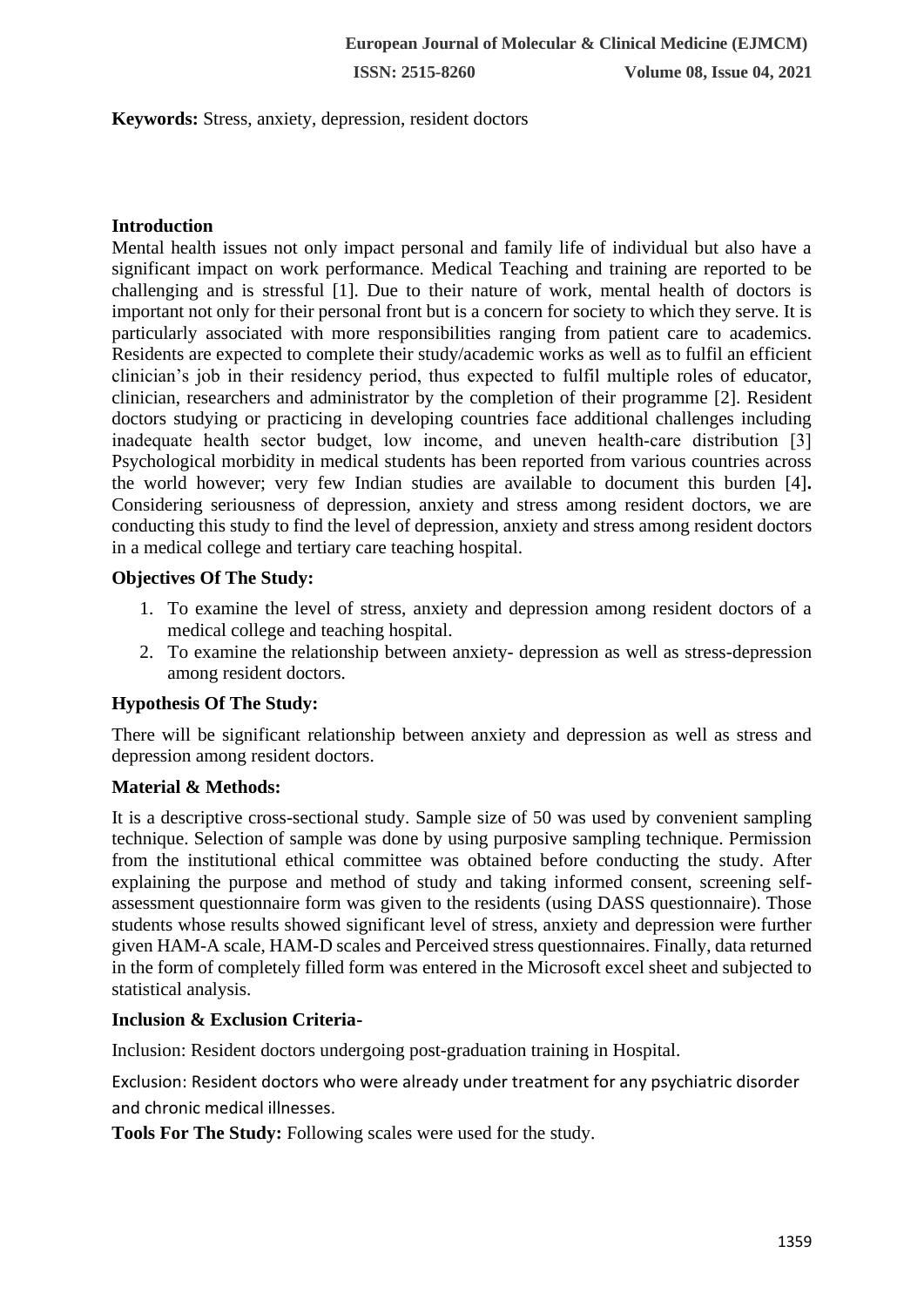- **1. DAS SCALE**: DAS scale comprises of 42 statements. It is a self-report instrument designed to measure the three related negative emotional states of depression, anxiety and stress. All statement are rated in subjective manner and scored from 0 to 3. It can be administered in adults who are literate.
- **2. HAM-A SCALE:** It has 14 items to measure the severity of anxiety symptoms. It measures both psychic anxiety (mental agitation and psychological distress) and somatic anxiety (physical complaints related to anxiety).
- **3. HAM-D SCALE:** The HAM-D is the most widely used clinician-administered depression assessment scale. It is a 17-item scale which measures the various symptoms of depression to assess the severity.

**PERCEIVED STRESS SCALE:** The Perceived Stress Scale (PSS) is the most widely used psychological instrument for measuring the perception of stress. It is a measure of the degree to which situations in one's life are appraised as stressful. Items were designed to tap how unpredictable, uncontrollable, and overloaded respondents find their lives.

## **Statistical Techniques Used:**

Data obtained in this study through questionnaire was summarized and analyzed using statistical package. Data expressed as mean, Standard deviation, number and percentage as appropriate for qualitative variables. To find the correlation between anxiety & depression and stress & depression Pearson's product moment correlation and Partial correlation tests were used. Finally, hypothesis testing was done using 't test'. The results so obtained were interpreted and discussed in the light of problem factors to make results meaningful.

#### **Result:**

Total number of examined residents were 50, out of which 27 were female residents and 23 were male residents in the age range of 25-29 years with mean age 27 years.

**DAS SCALE:** DAS Scale was used as screening tool. Result of 36 candidates revealed positive screening test while 14 candidates were within normal range.

| Table 1:         |                   |                |               |
|------------------|-------------------|----------------|---------------|
| <b>Residents</b> | <b>DAS SCALE</b>  |                |               |
|                  | <b>Depression</b> | <b>Anxiety</b> | <b>Stress</b> |
| Total            | 34(68%)           | 35(70%)        | 16(32%)       |
| Male             | 16(32%)           | 16(32%)        | 8(16%)        |
| Female           | 18(36%)           | 19(38%)        | 8(16%)        |

DAS scale results showed depression in 68% candidates; out of which 32% were male and 36% female. Scoring revealed mild depression in 14%, moderate in 20%, severe in 16% and very severe in 18% candidates.

Anxiety was found in 70% candidates; out of which 32% were male and 38% female. Scoring revealed mild anxiety in 4%, moderate in 18%, severe in 16% and very severe in 32% candidates.

Stress was found in 32% candidates; out of which 16% were male and 16% female. Scoring revealed mild stress in 8%, moderate in 8%, severe in 10% and very severe in 6% candidates.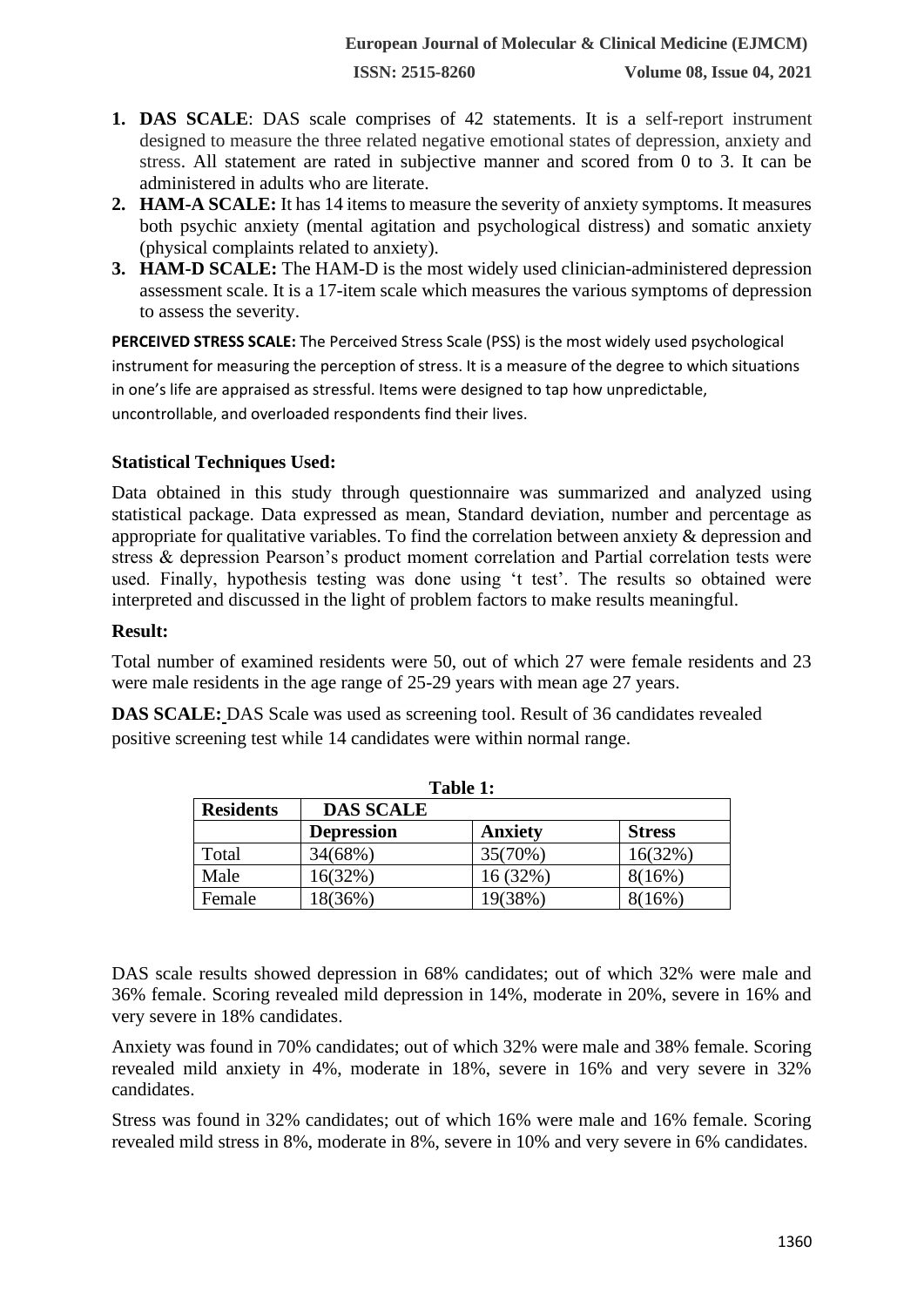**ISSN: 2515-8260 Volume 08, Issue 04, 2021**

Residents with positive screening test were further subjected to separate scales for stress, anxiety & depression. All candidates with positive DAS scale (even in single sub-scale) were further assessed separately for all three subscales. It was done with purpose to increase the specificity of scales under question as DAS scale has inter-related items. Detailed discussion of results of PSS, HAM-A and HAM-D scales are as follows-

**Perceived Stress Scale:** revealed overall stress to be present in 78% participants with low stress in 26%, Moderate in 40% and high stress in 6% candidates.

**HAM-Anxiety Scale:** revealed overall anxiety in 70% residents with mild anxiety in 62% candidates, mild to moderate anxiety in 4% candidates, moderate to severe anxiety in 4% candidates. Out of 35 candidates with positive DAS test for anxiety scale; only 2% revealed normal HAM-A test.

**HAM –Depression scale:** revealed overall depression in 24% with mild depression in 20 %, severe depression in 2%, very severe depression in 2 % candidates.

Separate assessment of variables through Perceived stress scale, HAM-A and HAM-D scale revealed stress in 78% residents (low stress-26%, moderate stress-40% and high stress-6%), anxiety in 70 % residents (mild -62%, mild to moderate- 4% and moderate to severe in 4%) and depression in 24% residents (mild -20%, moderate-0%, severe-2% and very severe 2%) respectively.

#### **Discussion**

Screening result revealed significant level of stress, anxiety and depression in 72% residents. Stress was found in 32%, anxiety in 70% and depression in 68% residents. The prevalence of depression is significantly higher compared to that among the general population of the same age group of students in India as per study conducted by Sahoo *et al* which is 18.5% [5].

The prevalence of depression was at par compared to a meta‑analysis survey done by Mata *et al* spanning multiple countries [6], where prevalence of depression was found to be 28.3% among medical and surgical residents. This result was also significantly higher than studies done by Zaman *et al* who showed 21% [7], Demir *et al* [8] showed 16.0%, and Gu *et al* [9] reported 17.3% .

The stress level was comparable to that found in a study done in New Delhi by Saini et al [10] whose results showed it to 32.8 % and was it was less than Cohen and Patten [2] who reported it to be 34%, and Kasi et al [11] reported 55%.

Anxiety level was significantly higher in our study group compared to similar study done by Dave *et al* who found it to be 36.6% [3].

However; further application of Perceived stress scale (PSS), Hamilton-Anxiety (HAM-A) and Hamilton- Depression (HAM-D) tests revealed depression 24%, stress in 78% and anxiety in 70% residents. The result of anxiety was comparable in both sets of questionnaires (DAS scale & HAM-A scale), however stress was significantly higher in PSS compared to DAS scale and depression results were significantly lower in HAM-D test compared to DAS scale. Possible explanation for these differences could be presence of inter-related items in DAS scale as well as selection bias by the residents as they were given separate test sets which they had to opt themselves as sub scale examination. The prevalence of stress, anxiety and depression in residents were significantly higher compared to study done by Sahoo et al [5] who found depressive symptoms in 18.5%, anxiety in 24.4%, and stress in 20% of the general population. The higher level of stress in the residents could be attributed to their job responsibility, and at the same time pursuance of academic work.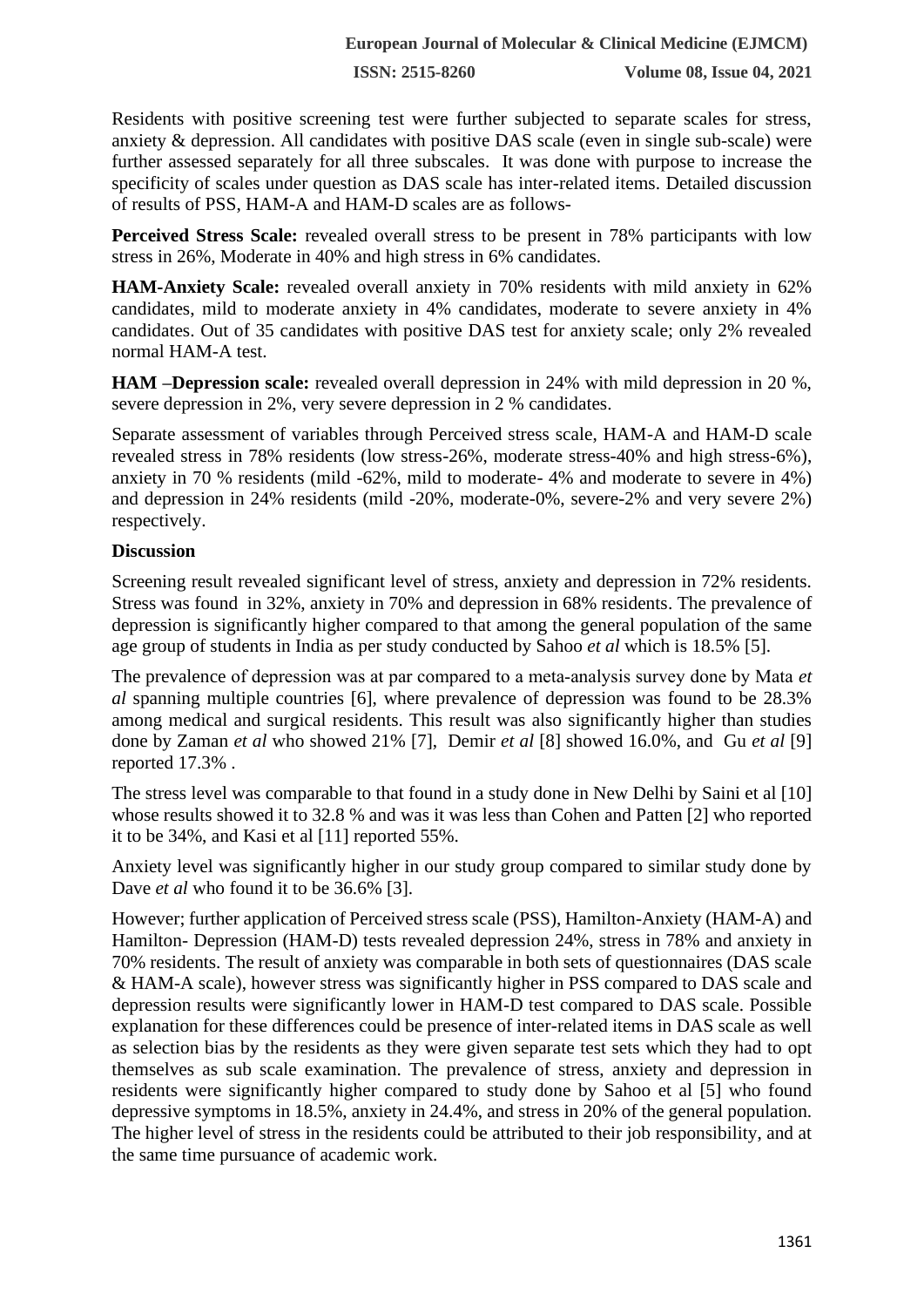Correlation statistics showed positive correlation for stress-depression and anxietydepression, values-0.002 and 0.02 respectively, however further on application of t test, these values were insignificant, this result was contrast to study done by Doyle et al; who found strong positive correlation between these variables [12].

## **Conclusion:**

Mental well-being of resident doctors is an important part of their global health and is a prerequisite for optimal utilization of their potential. This study showed significant level of stress, anxiety and depression in resident doctors. There was positive however insignificant correlation between stress-anxiety and stress-depression. Considering seriousness and impact of issue, measures can be introduced in the form of post graduate induction program at the start of the residency course, stream lining of duties of residents and positive mental health trainings during their study period to help managing stress and improve their professional and personal well-being.

**Limitations:** The current research faced certain constraints and limitations, as in the most researches. We intended to take a bigger sample size (about 100) for the study however due to busy schedule of residents, time constraints, difficulty in getting forms filled and covid restrictions; sample size could not be increased. Purposive sampling technique was adopted for the selection of the sample.

**Suggestions:** To make further research more elaborative and meaningful demographic profile of participants can be added to measure the correlation between stress-anxiety-depression and these variables. Research can be further extended to compare these parameters among resident doctors of clinical and non-clinical department and different residency years. These variables can also be studied and compared between resident doctors of private and government sectors.

# **References**

- 1. Joules N, Williams DM, Thompson AW. Depression in residentphysicians: A systematic review. Open J Depress 2014;3:89-100.
- 2. Cohen JS, Patten S. Well-being in residency training: A surveyexamining resident physician satisfaction both within and outsideof residency training and mental health in Alberta. BMC Med Educ 2005;5:21.
- 3. Dave Sarthak, Parikh Minakshi, Vankar Ganpat, Valipay Srinivasa Kartik. Depression, Anxiety, and Stress among Resident Doctors of a Teaching Hospital : Indian Journal of Social Psychiatry 2018| DOI: 10.4103/ijsp.ijsp\_72\_17
- 4. Shawaz Iqbal, Sandhya Gupta\* & E. Venkatarao. stress, anxiety & depression among medical undergraduate students & their socio-demographic correlates. Indian J Med Res 141, March 2015, pp 354-357
- 5. Sahoo S, Khess CR. Prevalence of depression, anxiety, and stress among young male adults in India: A dimensional and categorical diagnoses-based study. J Nerv Ment Dis 2010;198:901‑4.
- 6. Mata DA, Ramos MA, Bansal N, Khan R, Guille C,Di Angelantonio E, *et al.* Prevalence of depression anddepressive symptoms among resident physicians: A Systematicreview and meta‑analysis. JAMA 2015;314:2373‑83.
- 7. Zaman S, Rahim MA, Khan AH, Habib SH, Rahman MM, Ahsan MS, *et al*. Prevalence of depression amongpost graduate medical trainees: A multi‑centricSurvey. Birdem Med J 2004;4:18‑21.
- 8. Demir F, Ay P, Erbaş M, Ozdil M, Yaşar E. The prevalence ofdepression and its associated factors among resident doctorsworking in a training hospital in Istanbul. Turk Psikiyatri Derg2007;18:31-7.